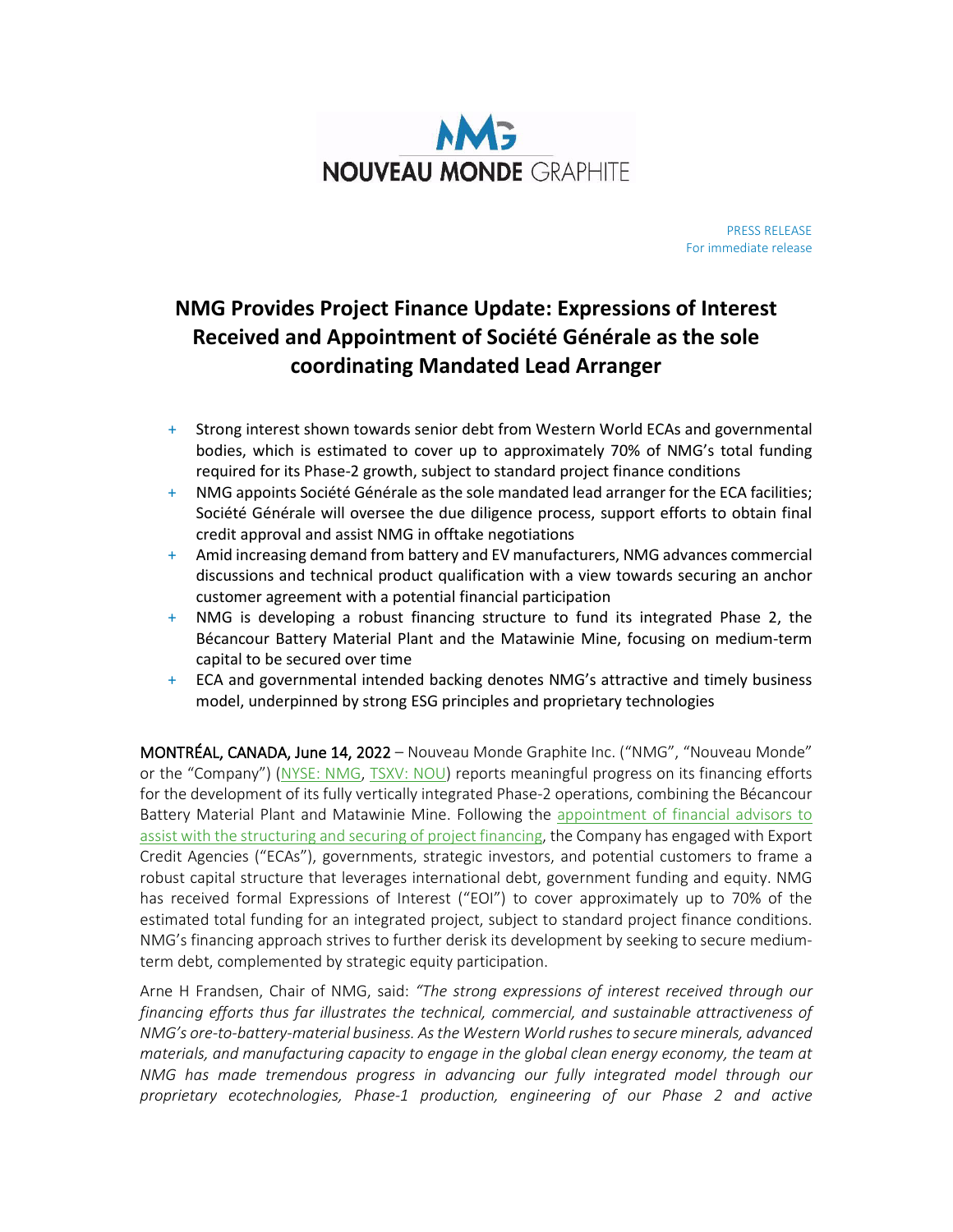*engagement with the marketplace. The contemplated structure of our financing and the participation of leading international lenders would strategically position the Company for future steps."*

## Senior Debt Facility

As NMG's technical team and engineering consultants finalize the selection of key equipment and service providers for Phase 2, discussions with ECAs have advanced considerably and have led to a significant level of interest by certain ECAs. The Company has received indicative expressions of interest for a senior debt facility from Euler Hermes Aktiengesellschaft, the German Export Credit Agency ("EH") and Export Development of Canada ("EDC") Canada's export credit agency.

The proposed medium-term project finance is expected to deliver a significantly lower cost of capital than traditional financing structures. As both ECAs and the capital markets increasingly turn their attention to support impact investment, the funding would also reflect NMG's significant environmental, social and governance ("ESG") benefits to key stakeholders, including the local community, as well as contribute to the global clean energy drive towards zero emissions. The lower interest rates and longer repayment terms associated with ECA financing minimizes the financial risks with this level of funding.

Eric Desaulniers, Founder, President, and CEO of NMG, commented: *"I am confident that the competitive and integrated nature of our projects, combined with our best-in-class approach to ESG standards, will advantageously position NMG towards international lenders and customers. As governments, institutions and investors look to support decarbonization ventures, our value proposition provides exceptional exposure to battery materials while promoting a carbon-neutral footprint, local development of critical value chains and responsible sourcing."*

The EOIs have indicated funding of up to approximately 70% of the total funding required, to include both an imported component and the local costs associated with the installation of that imported content and an additional local component. EH has provided a strong EOI which is in line with the Organisation for Economic Co-operation and Development ("OECD") Arrangements of Officially Supported Export Credits. EH has stipulated minimum German content requirements and welcomes EDC's involvement in helping to facilitate the development of the project in order to support greater exports out of Canada under their "Export Capacity" mandate. EDC will potentially provide direct lending in either CAD\$ or US\$, the terms of which will need to be agreed. EDC is expected to participate alongside EH under a Common Terms Agreement.

The EOIs provide an indication of the attractiveness of the project, and cover, in principle, the level of financial support and their flexibility and desired conditions. The EOIs are not binding commitments and are subject as is customary to a series of standard project finance terms and satisfactory due diligence.

To further advance the development of this facility, NMG has appointed Société Générale as the sole coordinating mandated lead arranger ("MLA"). The appointment of Société Générale was undertaken after a Tender Panel issued by NMG's advisor, GKB Ventures Ltd (and supported by SD Capital Advisory Limited), to the banking market and after an extensive review and selection process. Société Générale is a leading international financial services group, has very strong credentials in the metals and mining space as well as the battery value chain. It was named International Financing Review's 2021 Bank of the Year for Sustainability for its role in helping tackle global warming through financial leadership and climate action.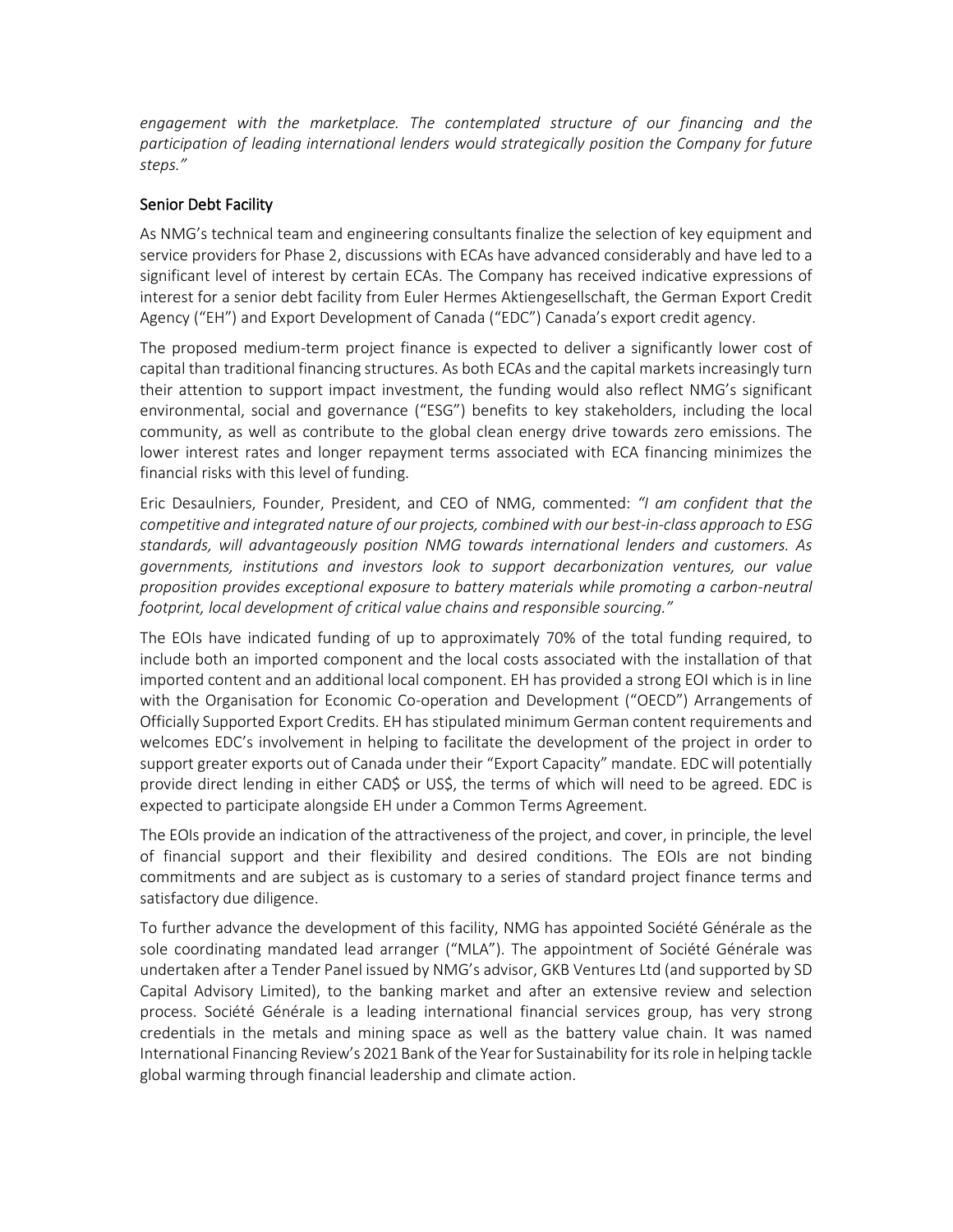The following stages in the Company's financing efforts will include, among other things, setting up due diligence workstreams, completion of the definitive feasibility study, securing a formal credit approval and providing lenders with its *National Instrument 43-101 Standards of Disclosure for Mineral Projects* ("NI 43-101")-compliant feasibility study. Targeted to be delivered before the end of Q2-2022, the study will reflect NMG's integrated business model for the Phase-2 Bécancour Battery Material Plant and Matawinie Mine in a unified economics structure.

The ECA backing that the Company is striving to secure demonstrates a sound vote of confidence in the responsible, carbon-neutral and sustainable development of what is projected to be North America's largest fully integrated natural graphite operation.

## Commercial Engagement

In parallel to its financing efforts, NMG continues to advance commercial discussions with tier-1 battery manufacturers thanks to the production of its Phase-1 facilities that enables technical product qualification and confirmation of specifications and quality standards. The Company is striving to secure an anchor customer offtake agreement that could potentially be coupled with a cornerstone strategic investor's participation in the financing structure. This agreement could prove beneficial in advancing the financing efforts to the next stage.

Leveraging its global advisory expertise in the battery and energy transition sectors, Société Générale will also assist NMG as a strategic advisor in the negotiation with a potential off-taker and equity-stake investor. Throughout the negotiation process, Société Générale will be called upon to provide a valuation view, assistance in the formulation of an optimal outcome across off-take conditions, valuation of the equity and timeline to enable the project finance debt, and support in structuring and finalizing the terms and conditions of the equity investment.

## Governmental Levers

Based on discussions to date, NMG anticipates meaningful government support in the form of debt, equity and/or grants as both the Québec and Canadian governments are rolling out generous measuresto develop a local battery and electric industry underpinned by an abundance of strategic minerals, mining expertise, advanced manufacturing capacity and ESG-leading standards. The U.S. Government has also positioned its capacity to fund critical mineral businesses by adopting the Defense Production Act Title III Presidential Determination for Critical Materials in Large-Capacity Batteries.

## About Nouveau Monde Graphite

Nouveau Monde Graphite is striving to become a key contributor to the sustainable energy revolution. The Company is working towards developing a fully integrated source of carbon-neutral battery anode material in Québec, Canada for the growing lithium-ion and fuel cell markets. With low-cost operations and enviable ESG standards, NMG aspires to become a strategic supplier to the world's leading battery and automobile manufacturers, providing high-performing and reliable advanced materials while promoting sustainability and supply chain traceability. [www.NMG.com](http://www.nmg.com/)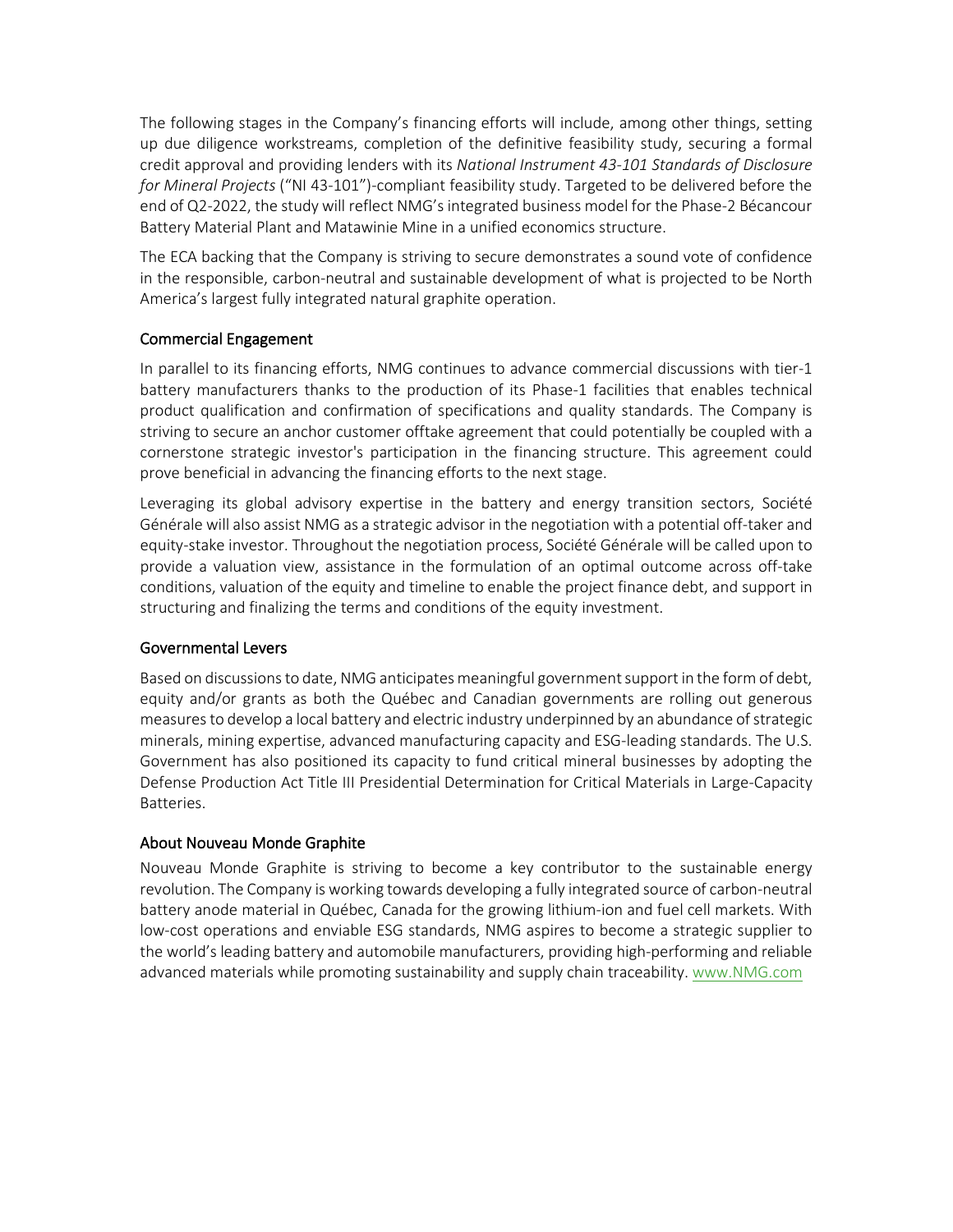| <b>Contact</b>                   |                              |
|----------------------------------|------------------------------|
| <b>MEDIA</b>                     | <b>INVESTORS</b>             |
| Julie Paquet                     | Marc Jasmin                  |
| VP Communications & ESG Strategy | Director, Investor Relations |
| +1-450-757-8905 #140             | +1-450-757-8905 #993         |
| jpaquet@nmg.com                  | mjasmin@nmg.com              |

#### Subscribe to our news feed: [https://NMG.com/investors/#news](https://nmg.com/investors/#news)

#### Cautionary Note Regarding Forward-Looking Information

*All statements, other than statements of historical fact, contained in this press release including, but not*  limited to those describing the potential project financing and the terms and conditions thereof, the *involvement of ECAs, the Quebec and Canadian Government and the other parties mentioned in this press release, the intended conclusion of a customer offtake agreement and potential strategic investor's participation in the financing structure, the intended results of the initiatives described in this press release, future demand from battery and EV manufacturers, the benefits of the Company's financing strategy, the Company's ESG initiatives and commitments and their benefits to stakeholders, the objective of developing the largest fully integrated natural graphite operation in North America, and those statements which are discussed under the "About Nouveau Monde" paragraph and elsewhere in the press release which essentially describe the Company's outlook and objectives, constitute "forward-looking information" or "forward-looking statements" (collectively, "forward-looking statements") within the meaning of Canadian and United States securities securities laws, and are based on expectations, estimates and projections as of the time of this press release. Forward-looking statements are necessarily based upon a number of estimates and assumptions that, while considered reasonable by the Company as of the time of such statements, are inherently subject to significant business, economic and competitive uncertainties and contingencies. These estimates and assumptions may prove to be incorrect. Moreover, these forward-looking statements were based upon various underlying factors and assumptions, including the current technological trends, the business relationship between the Company and its stakeholders, the ability to operate in a safe and effective manner, the timely delivery and installation of the equipment supporting the production, the Company's business prospects and opportunities and estimates of the operational performance of the equipment, and are not guarantees of future performance.* 

*Forward-looking statements are subject to known or unknown risks and uncertainties that may cause actual results to differ materially from those anticipated or implied in the forward-looking statements. Risk factors that could cause actual results or events to differ materially from current expectations include, among others, delays in the scheduled delivery times of the equipment, the ability of the Company to successfully implement its strategic initiatives and whether such strategic initiatives will yield the expected benefits, the availability of financing or financing on favorable terms for the Company, the dependence on commodity prices, the impact of inflation on costs, the risks of obtaining the necessary permits, the operating performance of the Company's assets and businesses, competitive factors in the graphite mining and production industry, changes in laws and regulations affecting the Company's businesses, political and social acceptability risk, environmental regulation risk, currency and exchange rate risk, technological developments, the impacts of the global COVID-19 pandemic and the governments' responses thereto, and general economic conditions, as well as earnings, capital expenditure, cash flow and capital structure risks and general business risks. A further description of risks and uncertainties can be found in NMG's Annual Information Form dated March 22, 2022, including in the section thereof captioned "Risk Factors", which is available on SEDAR at [www.sedar.com](http://www.sedar.com/) and on EDGAR at [www.sec.gov.](http://www.sec.gov/) Unpredictable or unknown factors not discussed in this Cautionary Note could also have material adverse effects on forward-looking statements.* 

*Many of these uncertainties and contingencies can directly or indirectly affect, and could cause, actual results to differ materially from those expressed or implied in any forward-looking statements. There can be no*